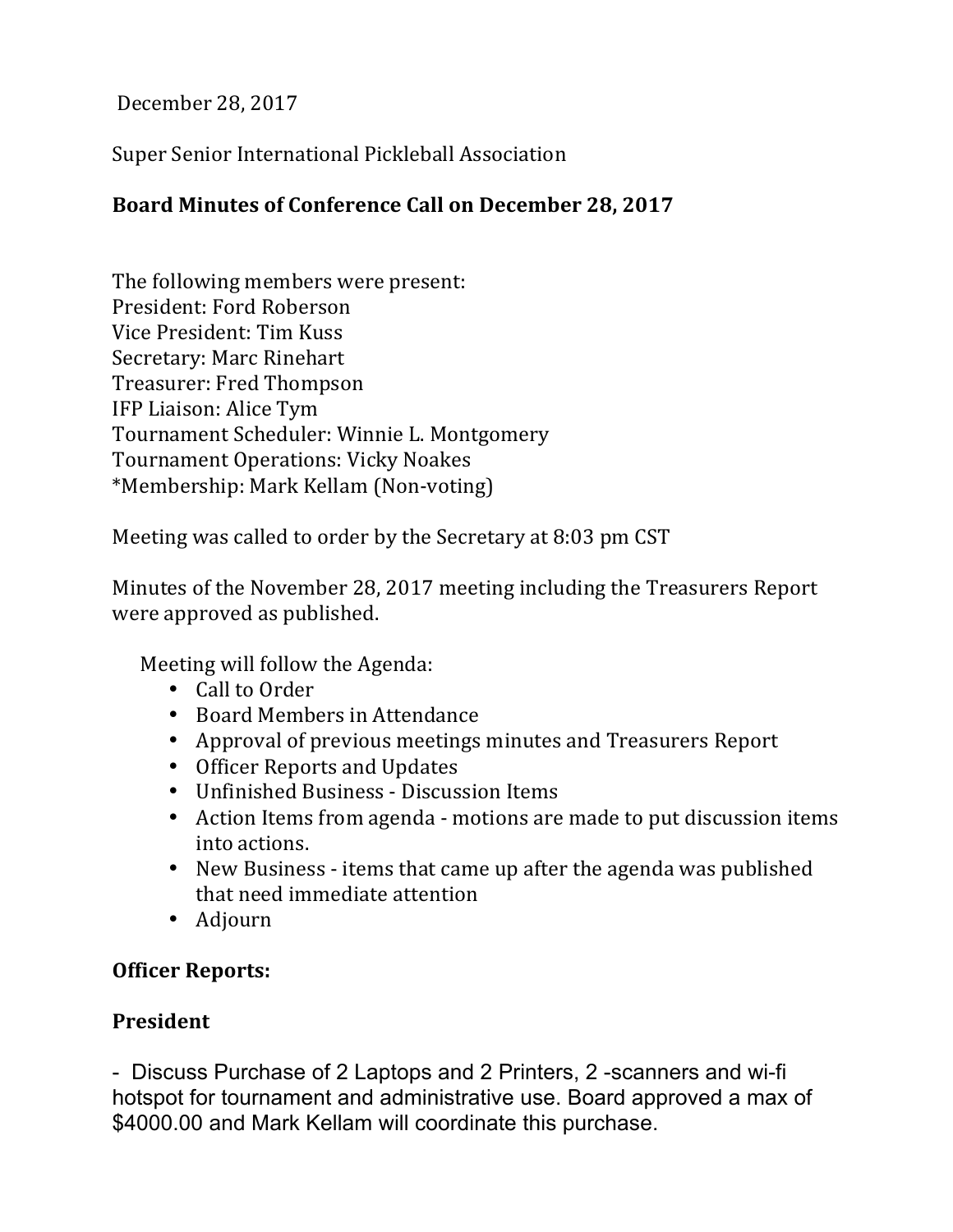- Ford reviewed the East, West, Worlds operations - cost, TD, operations staff, referee coordinator – these will be paid positions in 2018.

- New tournament in Simi Valley, Presidents Cup – July 13-14, 2018 – will add SSIPA on December 29<sup>th</sup>. Plus a Canadian tournamament and St. Jude. Not actively looking for anymore and just tying up some loose ends at this time.

- Board Tournament Coverage - banners, brochures, pins, travel expenses. Should pay expenses for Board representative to go to tournaments: the Board approved travel expense payments of Regional's - \$250.00 and \$150.00 to other tournaments. Mark K. will add a column on the master schedule or who the Board Representative will be at each tournament. Please advise Mark K. – ASAP of what tournaments you will be attending. The Board Rep will handle banners, brochures, and pins at each tournament.

- The Board discussed compensating Staff positions - contract labor possible costs, Webmaster, Membership Director, Support Coordinator, Finance Officer. The Board approved that each of the 4 positions would be paid \$150.00 a month starting in January 2018 pending Fred Thompson's research of our By-Laws and 501 c 3 requirements. \$150.00 a month a piece  $-$ \$600.00 a month.  $-$  \$7200.00 a year.

#### **Staff Position Responsibilities**

**Mark Kellam - Membership Director/Tournament Scheduler** – Maintain membership records, member correspondence, membership renewals, edit and publish the newsletter, maintain/update the tournament schedule spreadsheet.

**Fred Thompson - Finance Officer** – Deposit income, pay bills, invoice tournaments, coordinate budget development, file forms, post monthly expenses to the spreadsheet, coordinate the online store with Pickleball Rocks.

**Dave Allenbaugh - Webmaster** – Develop and update the Website, make recommendations for website improvement, review content correctness, maintain website license.

**Marc Rinehart - Support Coordinator** – Maintain meeting minutes, maintain work list, collect agenda items and publish board agenda, produce and collect content for the newsletter.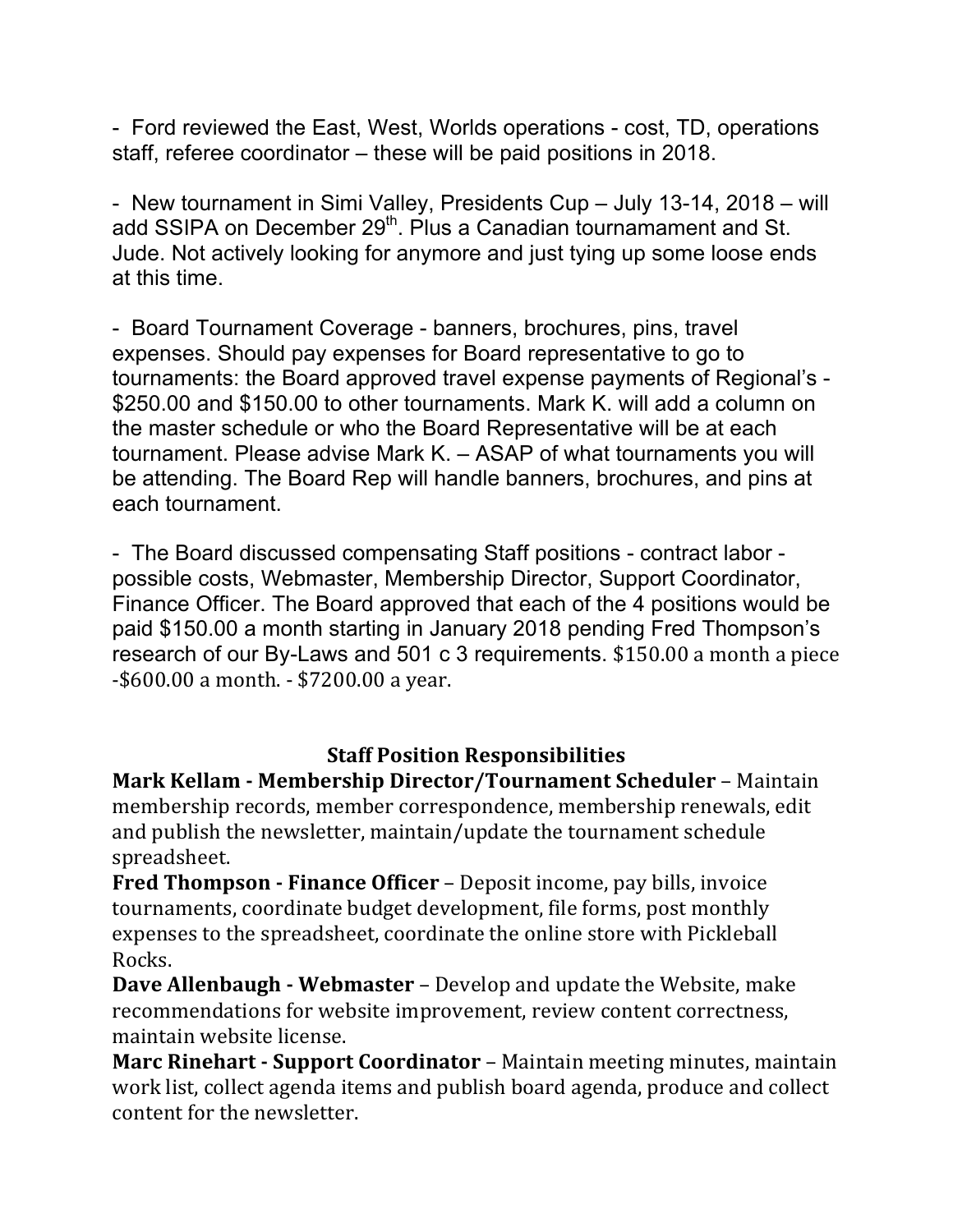**No Compensation - Ford Roberson - Executive Director – Conduct and** coordinate daily operations with the staff, maintain the strategic alliance agreement with USAPA, coordinate the operations of SSIPA tournaments, maintain relationships with tournament directors, provide recommendations to the board, evaluate the effectiveness of daily operations. Board meetings – staff will be a part of board meetings for questions/answers,

presentations and recommendations.

- The Board discussed making the web-master a non-voting member of the Board and sit in on Board meetings. The was approved and Ford will extend a verbal invitation to Dave Allenbaugh. We will also add a photo and bio on the SSIPA web page under Board of Directors.

- Budget Proposal - posting for 2nd half of 2017 will be posted on the web by Fred.

- Budget 2018 - Use budget framework developed for 2017 to complete 1st year cycle. Still reviewing and will forward later for a vote. Income projections, cost estimates, employee costs. See 2018 Budget developed by Fred and Ford – previously sent.

- Board Elections and annual board reorganization, officer elections. Board members rotate off - 2 in 2018, 2 in 2019 and 3 in 2020. Need to finalize concept – will need a lead time to get the procedures in place to brief the membership. Current Charter talks about October election with installment in January of each year. We will post these requirements in a February SSIPA Newsletter.

**Vice President:** 2018 Colorado Pickleball Open – June 22-24, 2018 at the Apex Outdoor Courts in Arvada. 12 courts available. Now all ages with a SSIPA embed. 

### **Secretary:**

- Facebook Page was added at Nationals and our Group Facebook page continues to grow at 1157 members.
- Veteran pins (will be passed out on a trial basis Jan-Mar 2018 by **SSIPA**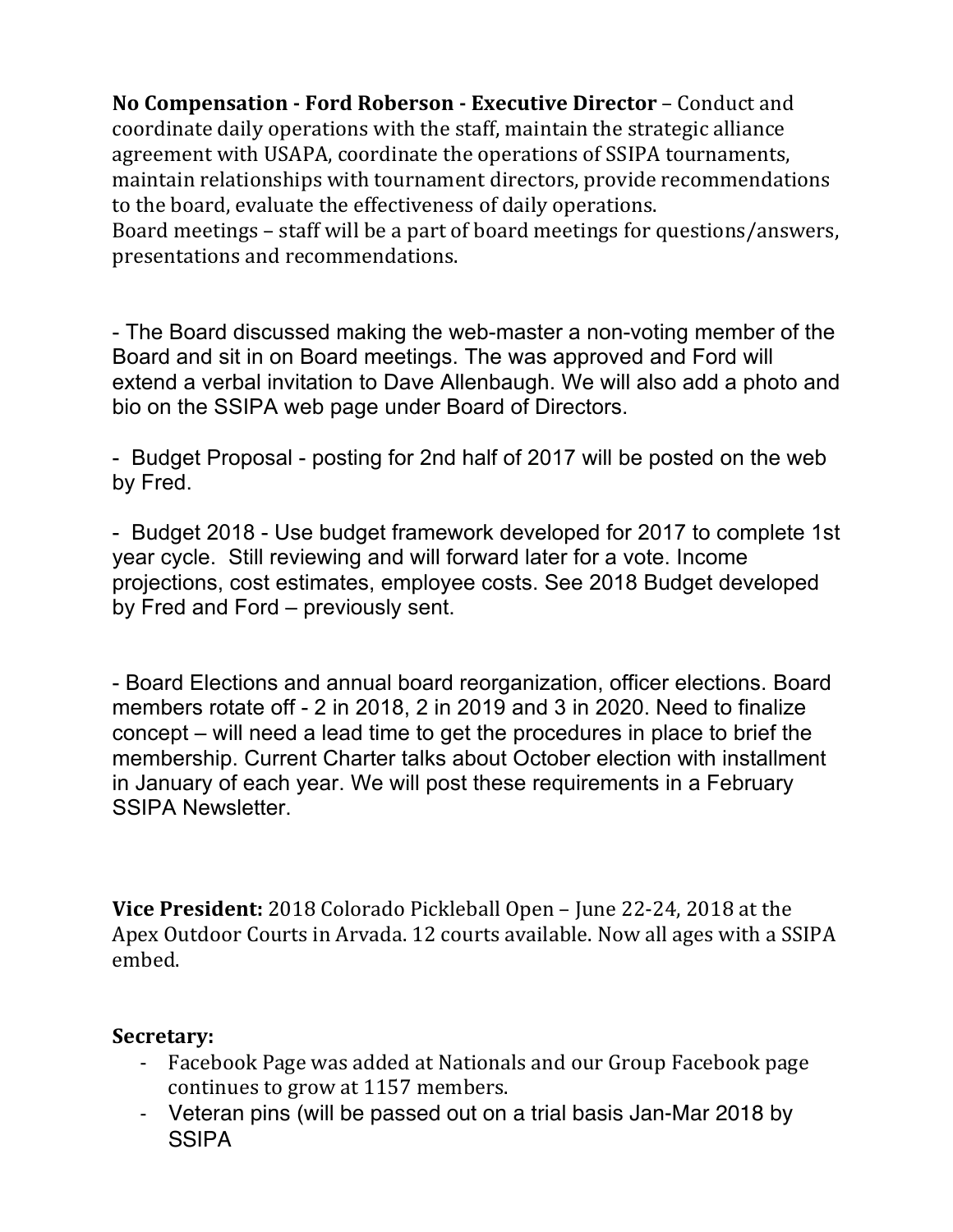- The 2017 Recap of the tournaments is attached below. 1224 players and a total revenue of \$4931.00 – missing revenue from Lewis & Clark tournament.

**Treasurer:** See Treasurers Report Below.

- Fred previously sent an update on 2018 budget. Board approved the budget for 2018.
- Will send revised budget our in an xcel OneDrive file.
- All award paddles have been mailed and received as of December  $26<sup>th</sup>$ .

# **IFP Liaison: Alice**

- Update on Mexico in February have 126 registered so far.
- No update on England United Kingdom Open The Spitfire Cup
- Kingston and Dominican Republic should be an IFP event. Ford and Alice will coordinate.
- Thanks to Alice for continuing with the popular SSIPA Stars bios posted on the web and Facebook.

# **Tournament Coordinator: Winnie**

- Rocky Clark Atlantic is firm.
- Still awaiting feedback other TD's

# **Tournament Operations: Vicky**

- Post card for 3 Championships all completed.
- Vicky now working the Mid-South Regional

# **\*Membership – Mark Kellam** –

**-** Membership at 837 Arizona - 201 Texas - 111 Colorado – 69 Florida – 66 Canada – 20  $UK - 2$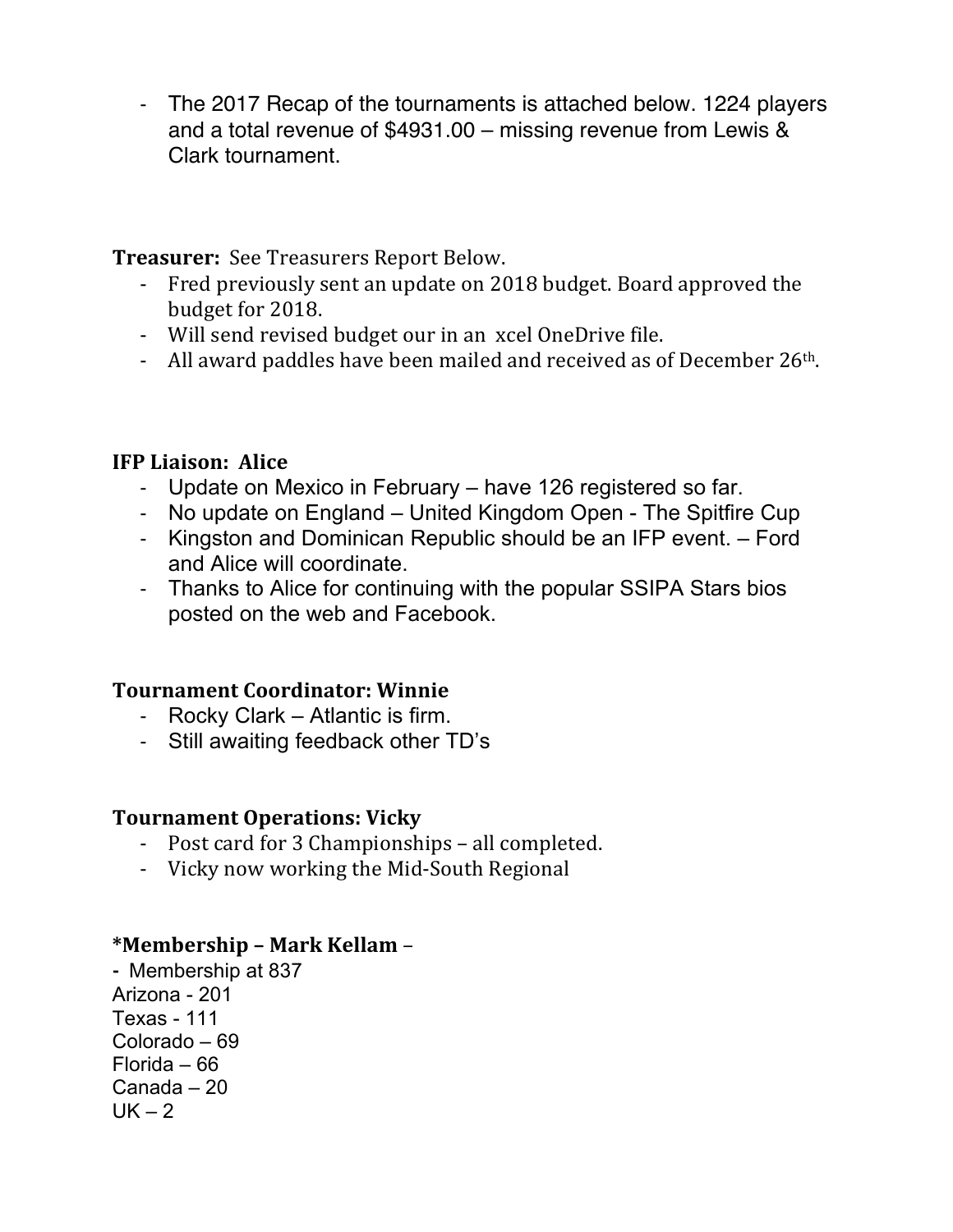- Membership Software Update

Conducting trial run (30 days) for Wild Apricot software

Package used by OKC and Austin PB Clubs (e.g. Vicky)

Software is almost perfect for us. Easy to use, Automated, Set up for PayPal, Limited administration requirements, Automatic renewal emails, Member search and group emails (e.g. newsletter or targeted area), Members can update own profile/passwordsAccess by web site or mobile device.

- Cost of this would be about \$230.00 a month.

- Open Items

System user id is email address – we have many 70+ couples that share same email address.

- Options:

Ask them to create a second email address

Create "couples" membership levels or a dummy email account.

- Interaction with PT.COM

Melissa /Greg working with us to validate SSIPA membership in pt.com Greg testing now. It's a bit different than what he uses for USAPA check, but still working through tests.

- IF can't make work, assess if we should re-evaluate Member Leap software (what USAPA uses)

Similar monthly cost, high start up costs

I have not evaluated Member Leap for anything other than cost yet. Will start after first of year

### **Unfinished Business - Discussion Items - None**

**New Business - None**

**Meeting was adjourned at 9:32 pm CST.** 

The next meeting will be scheduled at a later date by the President.

# **SSIPA TREASURER'S REPORT December 23, 2017**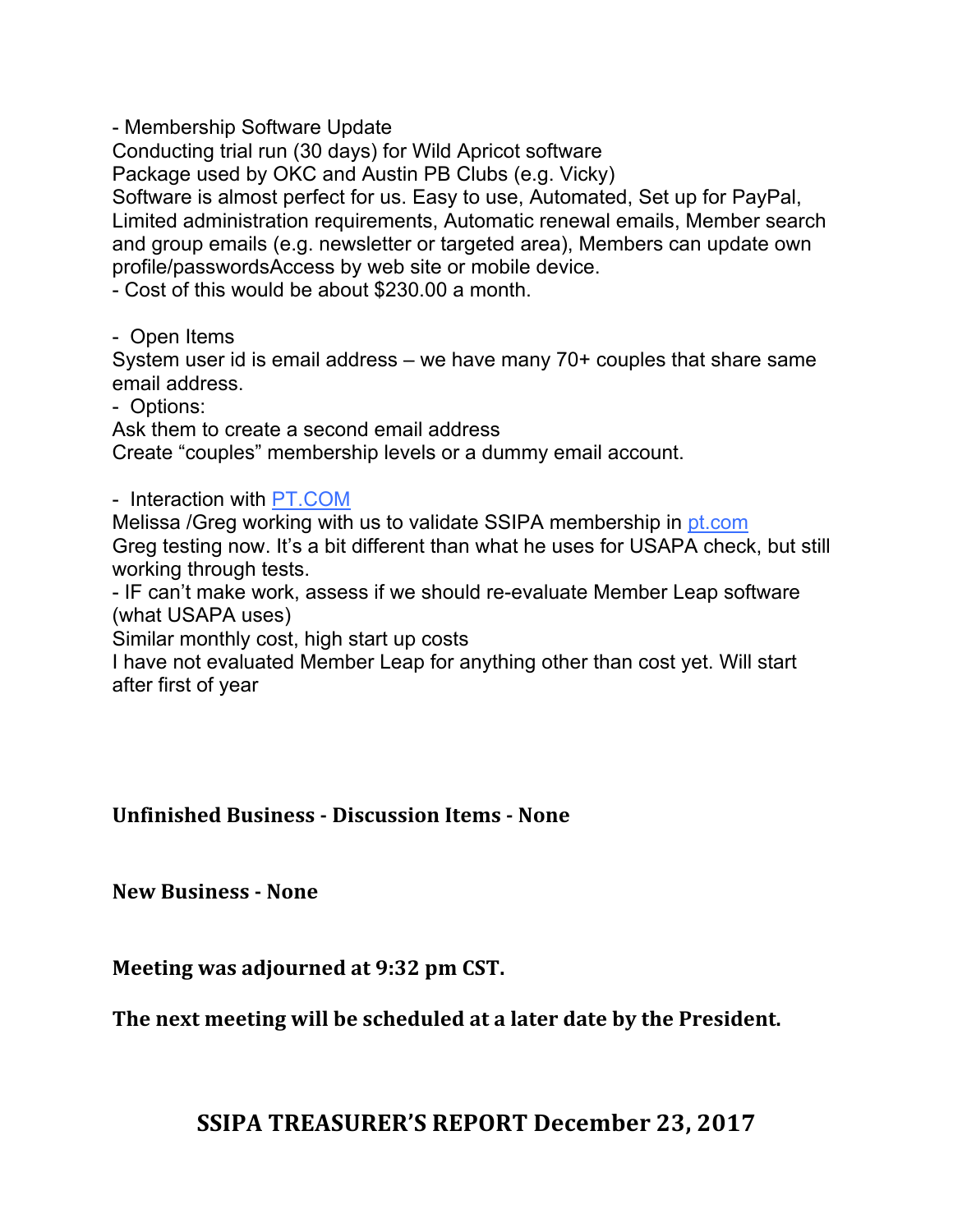| <b>AVAILABLE FUNDS LAST REPORT 11-22-17</b> | \$31974.28 |
|---------------------------------------------|------------|
| EXPENDITURES SINCE LAST REPORT              |            |
| <b>VETERAN/CIRCUIT PINS</b>                 | \$3560.00  |
| ADDITIONAL AWARD PADDLES/BANNERS            | \$400.00   |
| SANCTION FEES-EAST, WEST, WORLDS 2018       | \$150.00   |
| ANNUAL WEB HOSTING FEE                      | \$54.00    |
| AWARD PADDLE AND OTHER MAILING COSTS        | \$99.49    |

| INCOME SINCE LAST REPORT         |             |  |
|----------------------------------|-------------|--|
| PAYPAL MEMBERSHIPS               |             |  |
| <b>BANK TRANSFERS</b>            | $$6300.00*$ |  |
| MEMBERSHIP CHECKS AND CASH SALES | \$600.00    |  |
|                                  |             |  |

| AVAILABLE FUNDS AS OF 12-23-17                 |          | \$34710.79 |
|------------------------------------------------|----------|------------|
| PAYPAL ACCOUNT BALANCE 12-23-17                | \$942.87 |            |
| OUTSTANDING TOURNAMENT PAYMENT-HOLIDAY CLASSIC |          | \$746.00   |
| *SMALL AMOUNT OF MERCHANDISE SALES INCLUDED    |          |            |

#### **FRED THOMPSON SSIPA TREASURER**

| <b>Event</b>                 | Cost                                                |              | Cost<br><b>Per Event</b>       | <b>Shirt</b>    | Referee      | <b>Courts/Ball</b> | <b>Players</b> | Ann<br>Mem | \$<br>Mem | \$1<br>Paid |
|------------------------------|-----------------------------------------------------|--------------|--------------------------------|-----------------|--------------|--------------------|----------------|------------|-----------|-------------|
| SPA 65+<br>5-21 to           |                                                     | \$40.00      |                                | Included        |              | 18 - Pure II       | 287            | 61         | 226       | \$323.00    |
| $23 - 17$                    | Jeff Stone - jstone46@aol.com                       |              |                                |                 | 630-688-6731 |                    |                |            |           |             |
| Coronado<br>$5 - 3$ to $5 -$ |                                                     | \$35.00      | \$5.00                         | Included        |              | 8 - Pure II        | 89             | 37         | 52        | \$143.00    |
| 17                           | Lon Krantz - lonkrantz@gmail.com                    | 970-646-0390 |                                |                 |              |                    |                |            |           |             |
|                              | Don Grueser                                         |              | 330-283-4755 wdg@fuzziwigs.com |                 |              |                    |                |            |           |             |
| Denton<br>5-9 to 11-         |                                                     | \$30.00      | \$10.00                        | \$10.00         | \$10.00      | $16 - P7$          | 139            | 64         | 75        | \$258.00    |
| 17                           | Ford Roberson - fordmroberson@gmail.com             |              |                                |                 |              | 325-280-0044       |                |            |           |             |
| Philadelphia<br>$5-15$ to    |                                                     | \$35.00      | \$10.00                        |                 |              | Pure II            | 118            | 19         | 99        | \$163.00    |
| $18 - 17$                    | Dan Wheeler                                         |              | 215-438-6382                   | dan2468@msn.com |              |                    |                |            |           |             |
|                              | 610-637-6124<br>Jeff Siegel - satanpa2001@yahoo.com |              |                                |                 |              |                    |                |            |           |             |
| Lewis &<br>Clark             |                                                     |              | \$40.00 All Events             | $\cdot$         |              | Pure II            | 90             | 0          | 0         | \$0.00      |
| $6-20$ to<br>$22 - 17$       | Michael Wolfe - wolfemike@aol.com                   |              |                                |                 |              | 360-335-1333       |                |            |           |             |
| Denver                       |                                                     | \$30.00      | \$10.00                        | \$10.00         | \$5.00       | $6 - P7$           | 165            | 40         | 120       | \$267.00    |